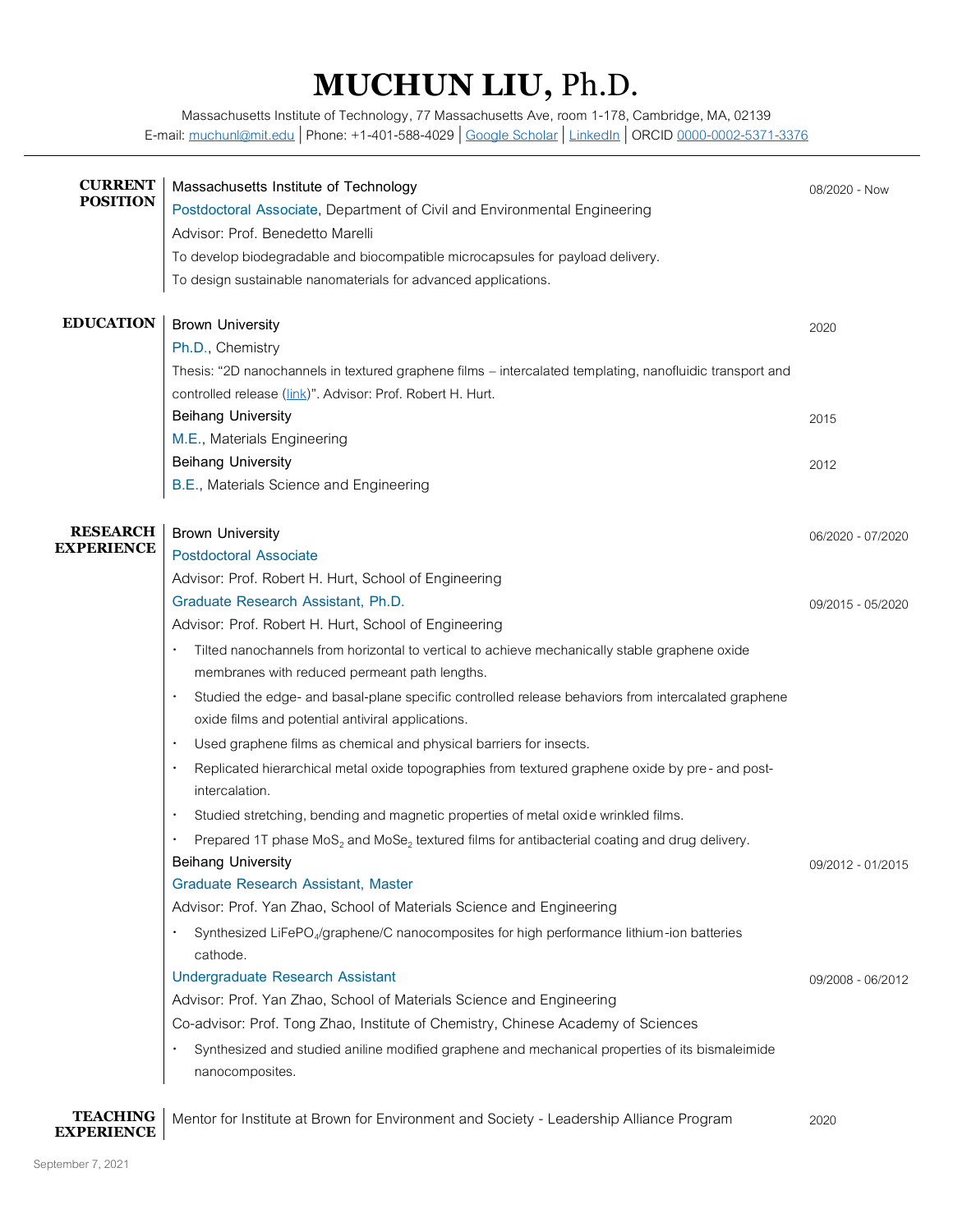| <b>AWARDS</b>                     | "Special Mention" distinction in the competition for the 2021 Carbon Journal Prize. (An                                                                                                                                                                                       | 2021        |  |
|-----------------------------------|-------------------------------------------------------------------------------------------------------------------------------------------------------------------------------------------------------------------------------------------------------------------------------|-------------|--|
| AND<br><b>CERTIFICATES</b>        | international competition for "an outstanding Ph.D. thesis in carbon materials science and technology".)                                                                                                                                                                      |             |  |
|                                   | MIT Kaufman Teaching Certificate Program                                                                                                                                                                                                                                      | 2020        |  |
|                                   | Best Presentation Award at the MRS Fall Meeting, USA                                                                                                                                                                                                                          | 2019        |  |
|                                   | Finalist of Science as Art Competition at MRS Fall Meeting, USA                                                                                                                                                                                                               | 2019        |  |
|                                   | National Graduate Scholarship (Beihang University)                                                                                                                                                                                                                            | 2013        |  |
| <b>PROFESSIONAL</b>               | Member of Carbon's extended Advisory board                                                                                                                                                                                                                                    | 2021 - Now  |  |
| <b>SERVICES</b>                   | Active reviewer for the following journals: Carbon, Carbon Trends, iScience.                                                                                                                                                                                                  | 2016 - Now  |  |
|                                   | Volunteer for PFAS Drinking Water Sampling in Rhode Island                                                                                                                                                                                                                    | 2019        |  |
|                                   | Member of Graduate Student Leadership Committee                                                                                                                                                                                                                               |             |  |
|                                   |                                                                                                                                                                                                                                                                               | 2018 - 2020 |  |
|                                   | NIEHS Superfund Research Program trainee                                                                                                                                                                                                                                      | 2016 - 2020 |  |
| <b>PUBLICATION</b><br><b>LIST</b> | Citation Summary (09/07/2021): Citations: 536; h-index: 11; i10-index: 11                                                                                                                                                                                                     |             |  |
|                                   | 1. M Liu, B Marelli. Tunable structure of biodegradable silk-based microcapsules for soluble and insoluble payload<br>delivery. Submitted, 2021.                                                                                                                              |             |  |
|                                   | 2. M Liu, DCC Fernandes, ZSSL Saleeba, RH Hurt. Controlled release of molecular intercalants from two-dimensional                                                                                                                                                             |             |  |
|                                   | nanosheet films. Submitted, 2021.                                                                                                                                                                                                                                             |             |  |
|                                   | M Liu, PJ Weston, RH Hurt. Controlling nanochannel orientation and dimensions in graphene-based nanofluidic<br>3.                                                                                                                                                             |             |  |
|                                   | membranes. Nat. Commun., 2021, 12, 507. (This article is featured in the Editors' Highlights section of the Nature                                                                                                                                                            |             |  |
|                                   | Communications website and is featured in the news story Rotated graphene stacks up for better membranes in Nano                                                                                                                                                              |             |  |
|                                   | Today's April issue.)<br>4. M Liu, L Qian, C Yu, G Xiao, RH Hurt. Stretching, bending and magnetic properties of cobalt ferrite wrinkled films.                                                                                                                               |             |  |
|                                   | Nanoscale Adv., 2021, 3, 800-804.                                                                                                                                                                                                                                             |             |  |
|                                   | 5. Y Kwon, M Liu, CJ Castilho, Z Saleeba, R Hurt, I Külaots. Controlling pore structure and conductivity in graphe ne                                                                                                                                                         |             |  |
|                                   | nanosheet films through partial thermal exfoliation. Carbon, 2021, 174, 227-239.                                                                                                                                                                                              |             |  |
|                                   | 6. EP Gray, CL Browning, CA Vaslet, KD Gion, A Green, M Liu, AB Kane, RH Hurt. Chemical and colloidal dynamics of                                                                                                                                                             |             |  |
|                                   | MnO <sub>2</sub> nanosheets in biological media relevant for nanosafety assessment. Small, 2020, 2000303.<br>7. CJ Castilho, D Li, M Liu, Y Liu, H Gao, RH Hurt. Mosquito bite prevention through graphene barrier layers. Proc. Natl.<br>Acad. Sci., 2019, 116, 18304-18309. |             |  |
|                                   |                                                                                                                                                                                                                                                                               |             |  |
|                                   | 8. TM Valentin, AK Landauer, LC Morales, EM DuBois, S Shukla, M Liu, et al. Alginate-graphene oxide hydrogels with                                                                                                                                                            |             |  |
|                                   | enhanced ionic tunability and chemomechanical stability for light-directed 3D printing. Carbon, 2019, 143, 447-456.                                                                                                                                                           |             |  |
|                                   | M Liu, PY Chen, RH Hurt. Graphene inks as versatile templates for printing tiled metal oxide crystalline films. Adv. Mater.,<br>9.<br>2018, 30, 1705080.                                                                                                                      |             |  |
|                                   | 10. M Liu, CJ Castilho, RH Hurt. New material architectures through graphene nanosheet assembly. Adv. Mater. Lett., 2018,                                                                                                                                                     |             |  |
|                                   | 9, 843-850.                                                                                                                                                                                                                                                                   |             |  |
|                                   | 11. PY Chen, M Zhang, M Liu, IY Wong, RH Hurt. Ultrastretchable graphene-based molecular barriers for chemical                                                                                                                                                                |             |  |
|                                   | protection, detection, and actuation. ACS Nano, 2017, 12, 234-244.                                                                                                                                                                                                            |             |  |
|                                   | 12. PY Chen, M Liu, Z Wang, RH Hurt, IY Wong. From flatland to spaceland: higher dimensional patterning with two-<br>dimensional materials. Adv. Mater., 2017, 29, 1605096.                                                                                                   |             |  |
|                                   | 13. Z Wang, YJ Zhang, <i>M Liu</i> , A Peterson, RH Hurt. Oxidation suppression during hydrothermal phase reversion allows                                                                                                                                                    |             |  |
|                                   | synthesis of monolayer semiconducting MoS <sub>2</sub> in stable aqueous suspension. Nanoscale, 2017, 9, 5398-5403.                                                                                                                                                           |             |  |
|                                   | 14. P Chen, M Liu, TM Valentin, Z Wang, RS Steinberg, J Sodhi, IY Wong, RH Hurt. Hierarchical metal oxide topographies                                                                                                                                                        |             |  |
|                                   | replicated from highly textured graphene oxide by intercalation templating. ACS Nano, 2016, 10, 10869-10879.                                                                                                                                                                  |             |  |